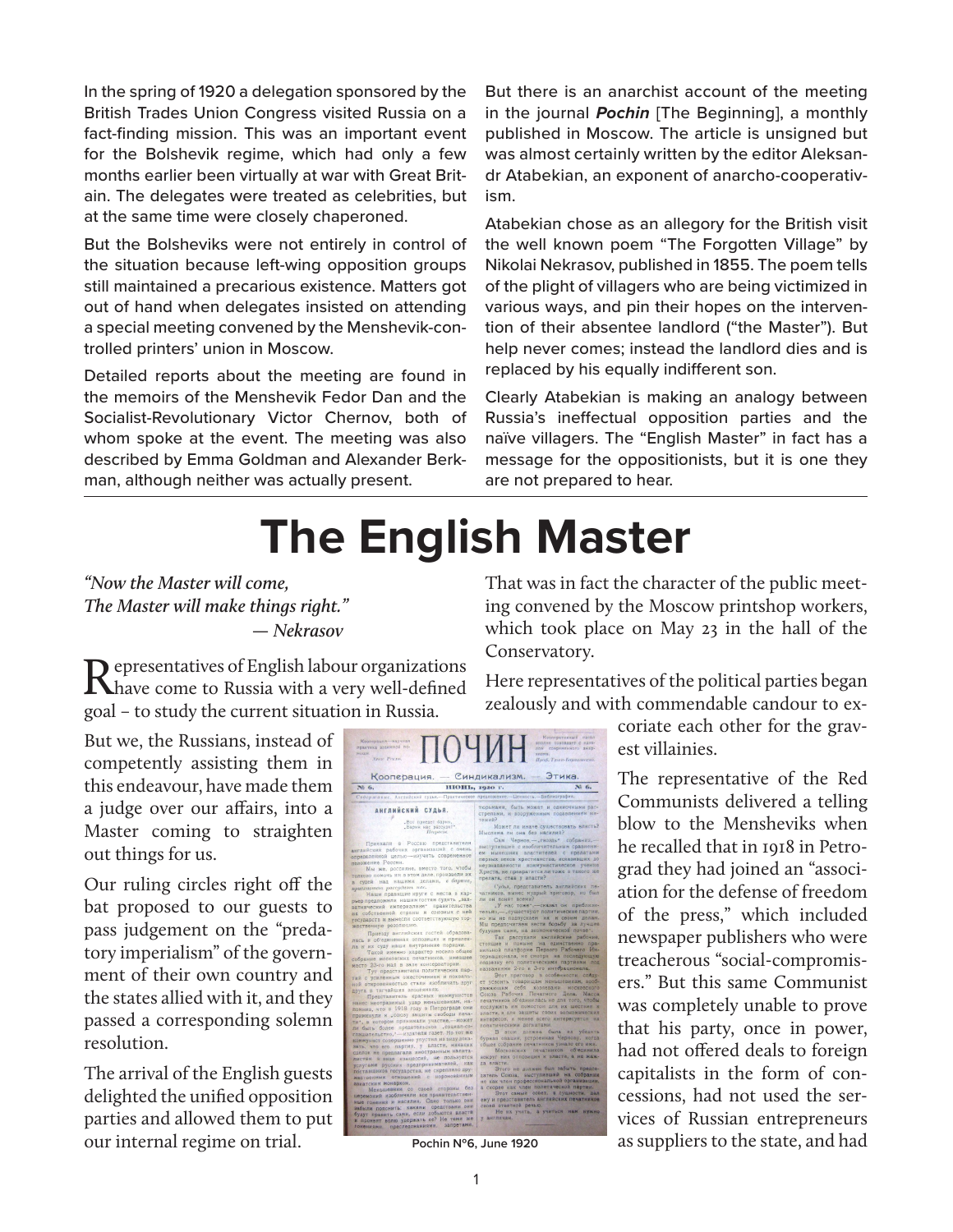not established friendly relations with a crowned Asiatic monarch.

The Mensheviks, on the other hand, laid bare all the governmental persecution and violence. One thing only they forgot to mention: by what means did they themselves propose to rule if they were able to take power and hold on to it? Would they forgo persecutions, prohibitions, and prisons? Or executions and the armed suppression of mutinies?



**S-R leader Victor Chernov**

Can state power exist in any other way? Is state power without violence conceivable?

Chernov himself – the "star" of the meeting – set forth a comparison between our current rulers and the prelates of the first centuries of Christianity, who distorted beyond recognition the communistic teachings of Christ. But would he not also become like these prelates, if he acceded to power?

The Master, in the person of a representative of English print workers, delivered a wise verdict, but did everyone there understand him?

"We also have political parties," he said more or less, "but we don't allow them to meddle in our affairs. We prefer to carry out the struggle for a better future ourselves, on economic soil."

This has been the position of English workers up

to the present, taking their stand on the only true platform, that of the First Workers' International, not that of its fake, party-dominated successors under the names of the Second and Third Internationals.

This verdict needs to be digested by the Menshevik comrades especially, who imagine themselves to be in control of the Union of Workers of the Printing Trade. The mass of printers

have united not to serve as a vehicle for the Mensheviks to gain state power, but rather for the defense of their own economic interests. The printers are even less interested in political dogmas.

A convincing demonstration of this is the stormy ovation which greeted Chernov when the meeting learned his name. The Moscow printers are united around their opposition to state power, not the thirst for state power.

This should not be forgotten by the representative of the Printers' Union, who addressed the meeting not as a the member of a trade union organization, but rather as the member of a political party.

This advice, in essence, was given to him by the representative of the English printers in his speech in response.

We have nothing to teach the English, rather we need to learn from them.

Published originally in *Pochin*, No. 6, June 1920, p. 1.

## **TRANSLATOR'S NOTES**

The Menshevik leader Fedor Dan's account of the Alexander Berkman, **The Bolshevik Myth** (New meeting is available in English in:

Dan, Fedor Il'ich, **Two Years of Wandering – a Menshevik Leader in Lenin's Russia**, translated and edited by Francis King, (London, 2016), pp. 46-50.

The same book contains Victor Chernov's speech as an appendix (pp. 193-197).

The printers' meeting is discussed briefly in:

Emma Goldman, **Living My Life**, Vol . 2 (New York, 1970), pp. 798-799; and

York, 1925), pp. 150-151.

 $\mathbb H$ 

According to Dan, following the meeting, the leadership of the printers' union was subjected to a vicious campaign in the Bolshevik press and the members of the union's executive soon ended up in jail.

क्त क क

The Bolshevik who addressed the printer's meeting was Grigori Natanovich Melnichansky (1886-1937).